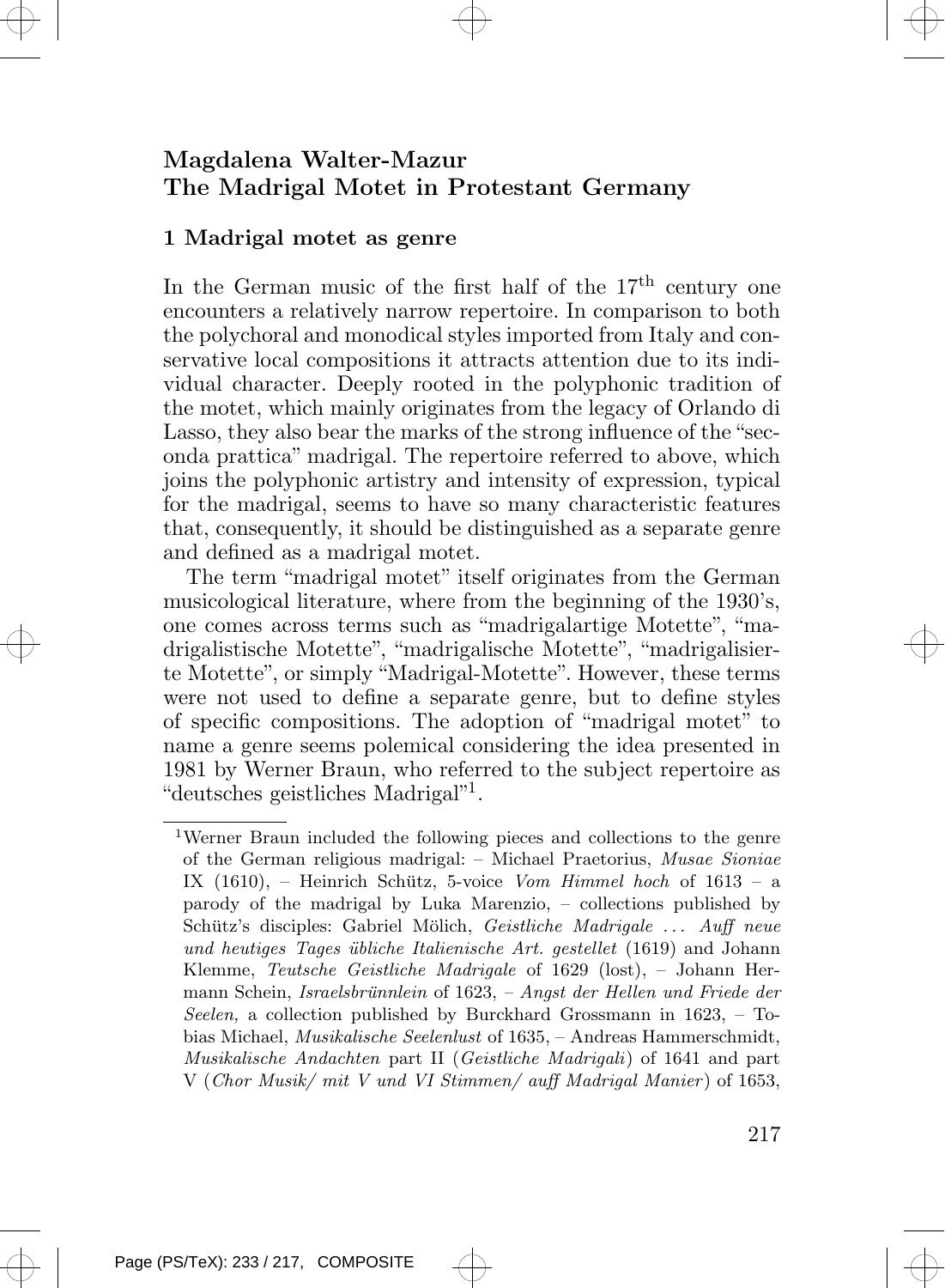The author listed 10 collections including titles or prefaces, in which the composers themselves pointed to the affinity of their works with the genre of the madrigal or at least to their stylistic relationship, and all applied means such as small rhythmical values, distinct contrasts, repetitions and clear musical illustrations of the text<sup>2</sup>. However, Braun stressed that this genre does not have much in common with the Italian "madrigale spirituale", since instead of poetry it uses Biblical texts, and its choral texture and a potential liturgical function differentiate it from the chamber-style and non-liturgical purpose of the Italian religious madrigal<sup>3</sup>.

The term "deutsches geistliches Madrigal" proposed by Braun as a generic term was accepted by several authors, including Irmgard Hammerstein with reference to Fontana d'Israel by Schein<sup>4</sup> and Edmund Sauer with reference to the collection Angst der Hellen 5 . However, Hammerstein and Braun argue the question of including compositions from the above mentioned collection by Burckhard Grossmann, due to their monumental character, and the Praetorius' tricinia from Musae Sioniae IX because of their texture showing a "reduced polychoral character". On the other hand Helmut Lauterwasser completely rejects Braun's proposal with respect to *Angst der Hellen*, stressing the fact that in Germany editions of psalms were traditionally referred to as motets. Furthermore, he poses the question "wie weit etwa die Madrigalisierung fortgeschritten sein müsste, um nicht mehr von Motette

<sup>–</sup> Heinrich Schütz, *Geistliche Chormusik* (selected pieces) of  $1648$ , – Carl Briegel, Zwölf madrigalischen Trost-Gesängen of 1670; cf. Werner Braun, Die Musik des 17. Jahrhunderts (Neues Handbuch der Musikwissenschaft 4), Wiesbaden 1981, pp. 192–195.

<sup>2</sup> Ibid.

<sup>3</sup> Ibid., p. 193.

<sup>4</sup> Irmgard Hammerstein, Zur Monteverdi-Rezeption in Deutschland. Johann Hermann Scheins "Fontana d'Israel", in: Claudio Monteverdi. Festschrift Rheinhold Hammerstein zum 70. Geburtstag, ed. by Ludwig Fischer, Laaber 1986, pp. 175–212, cf. p. 179.

 $5$ Edmund Sauer, Höllenangst und ihre musikalische Überwindung: Studien zu Burkhard Grossmans Sammeldruck von 1623, Saarbrücken 1994, passim.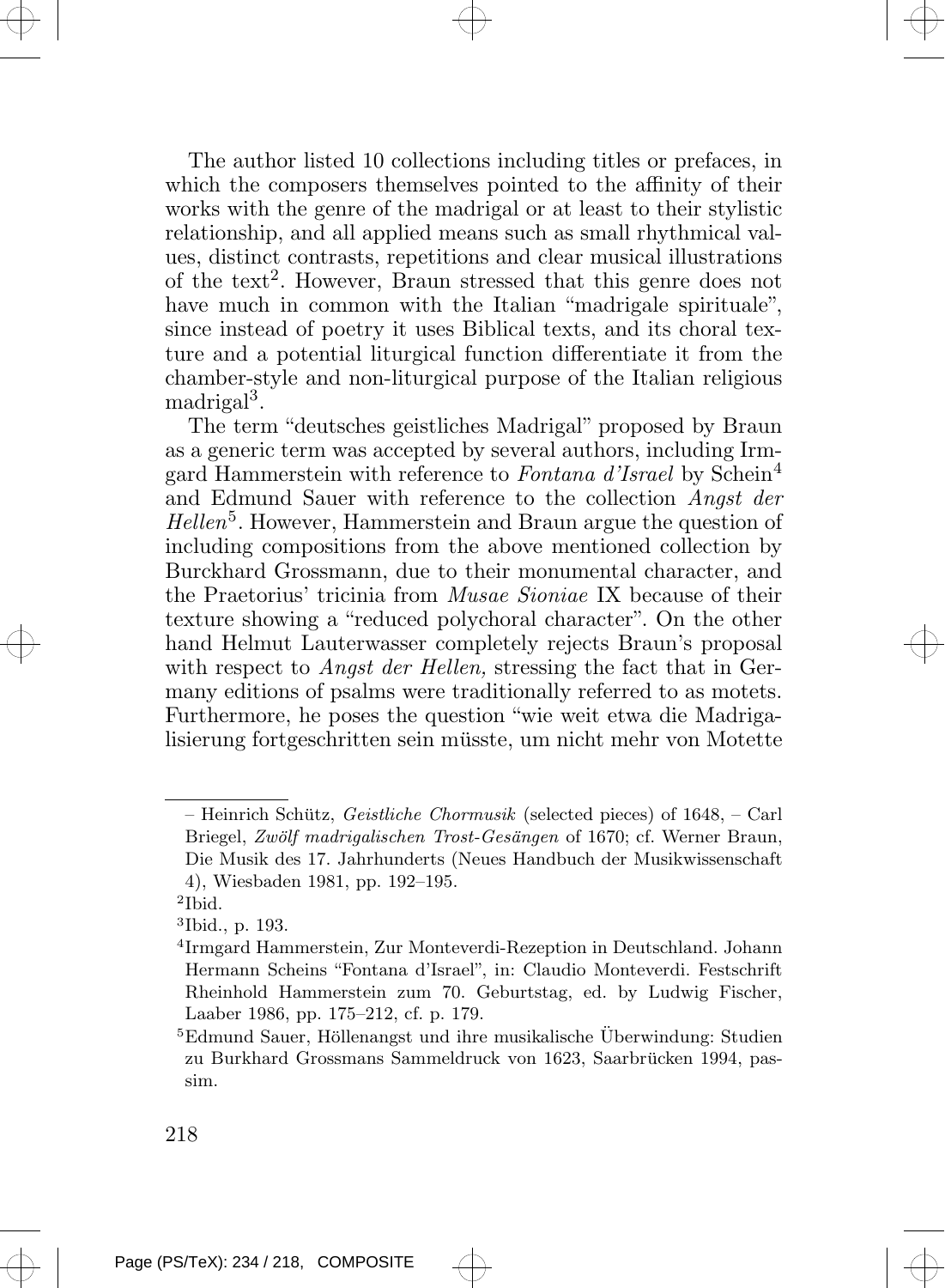sprechen zu können?"<sup>6</sup> To argue Braun's terminological proposal, one may point to the fact that it can be justified only in certain individual cases of the historical terminology of those times, and not in the matter of works classified as German religious madrigals. In fact, plucking the titles of two collections out of those in question, there is a straightforward use of the term "geistliches Madrigal" (Mölich and Hammerschmidt, volume II). It is also present in the copy of *Israelsbrünnlein* as a type of "a running" headline" (*Madrigali di Gio: Hermano Schein*). However, in general the term "madrigal" was related to the category of secular music. In other collections discussed in this article the reference is rather made to works written according to the "art of the madrigal" ("auf Madrigalische Art"<sup>7</sup> ), or "in the madrigal style" ("auf Madrigalmanier"<sup>8</sup> ). It is known that there had been considerable confusion in the contemporary terminology: a new style of music appeared and there were no uniform criteria for its classification and description. One of the manifestations of this terminological confusion was the fact that several German composers used the term"geistliches Madrigal". On the one hand, it represented their awareness of inspiration taken from the madrigal, on the other hand, it was most certainly a kind of self-advertising since the style of the madrigal (as we learn, for example, from the prefaces to the collections) in those days Germany was considered to be "new", "charming" or even "common", meaning fashionable. On the contrary, the motet was an old and familiar genre, of little charm when performed by some contemporary composers and going out of fashion. However, this does not change the fact that the pieces referred to above have undoubtedly to be settled in the tradition of the polyphonic motet. Paradoxically, it is particularly noticeable in the "madrigals" by Mölich and Hammer-

<sup>&</sup>lt;sup>6</sup>Helmut Lauterwasser, Angst der Höllen und Friede der Seelen, Göttingen 1999, pp. 328–330, quotation p. 330.

<sup>7</sup>Tobias Michael, Musikalischer Seelenlust Erster Theil ..., Leipzig 1634. All German titles, quotations or fragments of texts of pieces are quoted following the indicated source in the original version, i. e. without modernising the spelling. In the publications modernised spelling is only present in the texts of pieces from Israelsbrünnlein and Angst der Hellen.

<sup>8</sup>Andreas Hammerschmidt, Musikalische Andachten ... Chormusik mit V. und VI Stimmen auf Madrigalmanier, Freiberg 1652.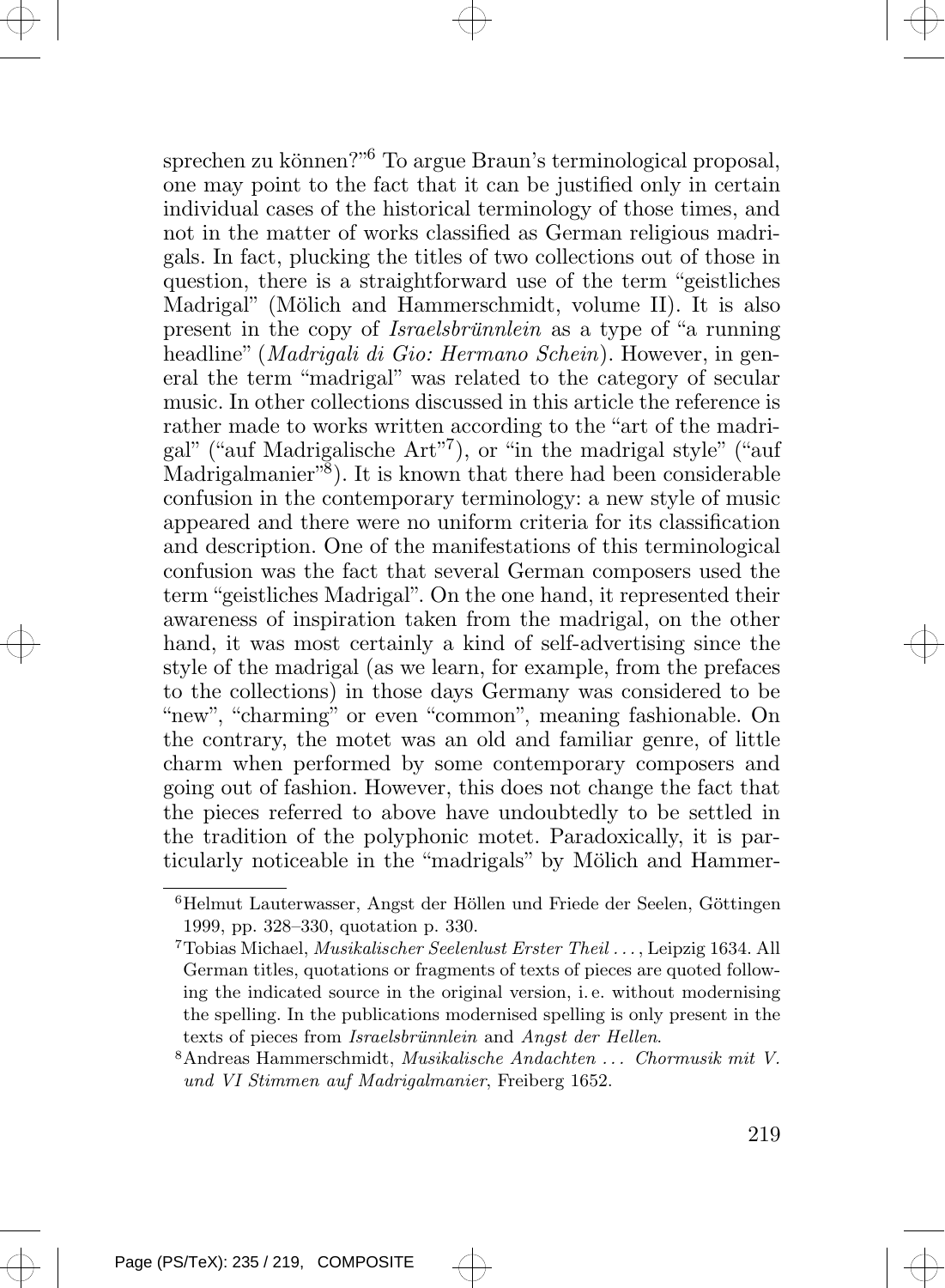



schmidt. Consequently, the generic term "madrigal motet" seems to reflect more accurately the hybrid character of works falling into this category.

# 2 Collections of madrigal motets

The subject matter comprises seven collections numbering in total 196 pieces, 180 of which should be classified as madrigal motets. All of them were published from 1619 to 1652 in Saxony. The first one, the *Geistliche Madrigale* by Gabriel Mölich<sup>9</sup>, which is the "opus primum" of the composer, includes pieces which do not yet fully show stylistic features characteristic for this repertoire, similar to the second collection, Angst der Hellen und Friede der Seelen<sup>10</sup>, which is a collection of pieces by various composers and, consequently, does not have a uniform character. The most perfect examples of melding the features of the motet and the madrigal can most certainly be found in the Can $tiones sacrae^{11}$  by Heinrich Schütz and Johann Hermann Schein's Israelsbrünnlein<sup>12</sup>. Undoubtedly, both collections possess highly artistic value, and can be characterised as examples of the composers' perfect craft, as well as inventiveness and boldness in the application of diversified means and techniques. They also constitute two poles in the area of interaction between the traditions of the motet and the madrigal. Interestingly, the pieces by Schütz are closer to the former, while those by Schein are closer to the latter. The later published Musikalische Seelenlust by Tobias Michael<sup>13</sup> and two volumes of *Musikalische Andachten* by Andreas Hammerschmidt<sup>14</sup> clearly refer to the style of the col-



<sup>&</sup>lt;sup>9</sup>Gabriel Mölich, Geistliche Madrigali, Dresden 1619.

 $10$  Anguish of Hell and Peace of Soul, ed. by Christoph Wolff with Daniel R. Melamed, Cambridge 1994.

 $11$ Heinrich Schütz, *Cantiones sacrae*, Neue Ausgabe sämtlicher Werke, vol. 9, ed. by Gottfried Grote, Kassel 1950.

 $12$ Johann Hermann Schein, *Israelsbrünnlein*, Neue Ausgabe sämtlicher Werke, ed. by Adam Adrio, Kassel 1963.

<sup>&</sup>lt;sup>13</sup>Tobias Michael, *Musikalischer Seelenlust Erster Theil* ..., Leipzig 1634.

<sup>14</sup>Andreas Hammerschmidt, Musikalische Andachten, Ander Theil, Leipzig 1641, and Andreas Hammerschmidt, Musikalische Andachten ... Chor-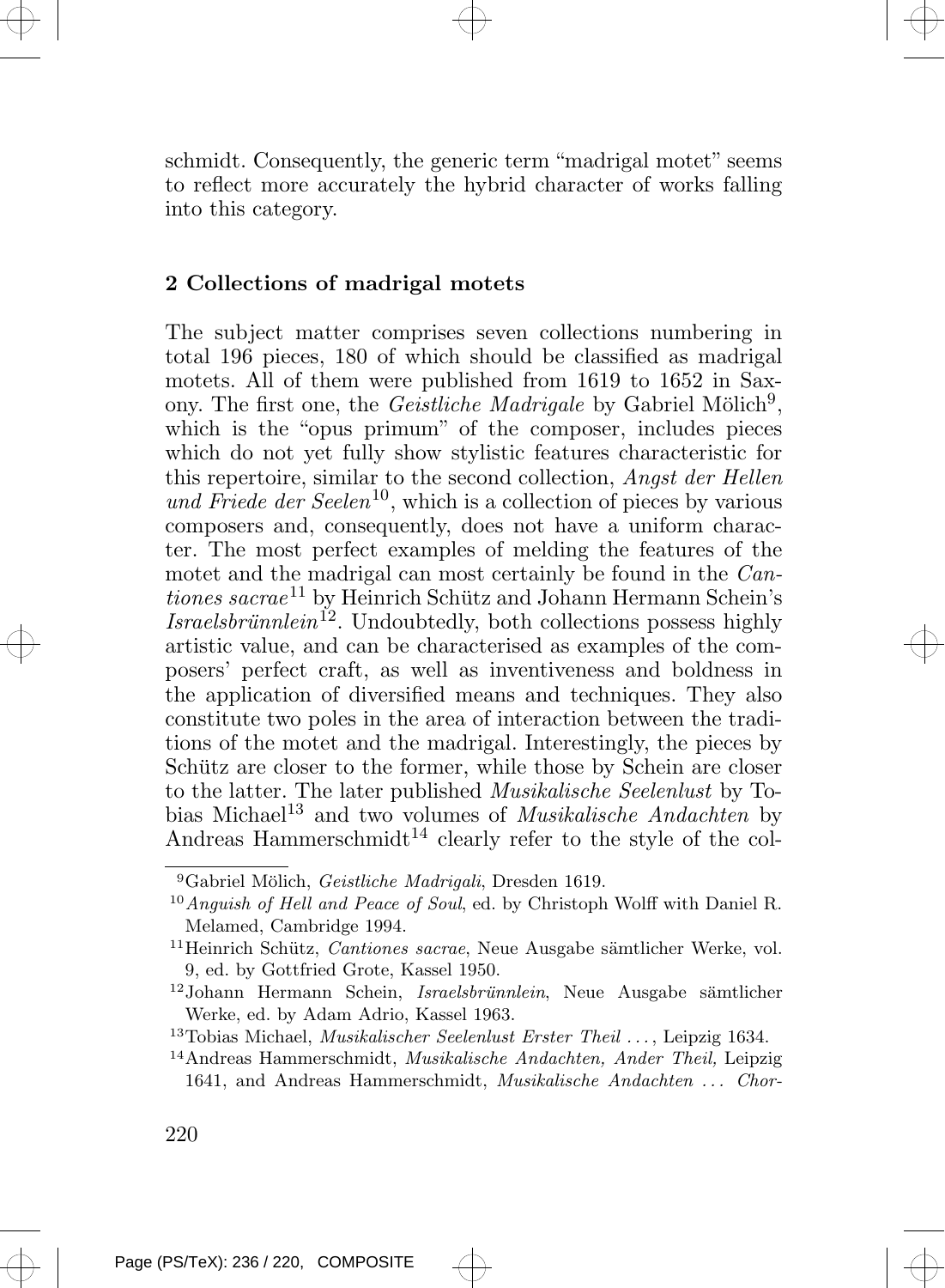lection by Schütz and Schein, however, they do not have their intensity of expression. Additionally, the compositions by Hammerschmidt and Michael show certain tendencies to integrate the form, which are not directly related to the classical style of a motet and a madrigal, but are characteristic for compositions in the concertato style. Although the style of the collections is not totally homogeneous, all the works mix stylistic elements of a motet and madrigal in various proportions. This mix is represented on the level of musical architectonics, texture, melody and rhythmic structure of "soggetti", as well as the interdependence of words and music.

# 3 The importance of the Lutheran "new piety" ("neue Frömmigkeit") for origins of the genre

Apart from the factors mentioned at the beginning i. e. Lasso's polyphonic tradition and multi-level reception of the madrigal, cultural phenomena related to the Lutheran circles played an important role in the shaping of the genre of the madrigal motet. The influence of these circles was more or less directly reflected in the texts and certain stylistic features of various works of this genre. Phenomena related to the Lutheran theology and liturgy include an affirmative attitude towards music, as represented by Luther and his followers, which seems to have solely concerned polyphonic music, as well as the new, greater importance of text in the liturgy (mostly in the local language), and the freedom in shaping the Lutheran liturgy. All these factors provided free selection of texts and many opportunities to enjoy music<sup>15</sup>. Yet,

musik mit V. und VI Stimmen auf Madrigalmanier, Freiberg 1652.

<sup>&</sup>lt;sup>15</sup>This is said about the disintegration of the Lutheran liturgy in the  $17<sup>th</sup>$ century. In this context, Erich Beyreuter stresses two growing tendencies: the clear dominance of preaching over other elements of the liturgy and extension of musical parts. He refers to these factors as "a service within the service" (Erich Beyreuter, Die Auflösung des Gottesdienstes in der reformatorischer Orthodoxie des 17. Jahrhunderts, in: Evangelische Theologie 20, 1960, pp. 382–383). Pieces from the repertoire could also potentially be used in the liturgy, depending on the subject of the text – either as a substitute of the proprium part, or as a communio, or even in place of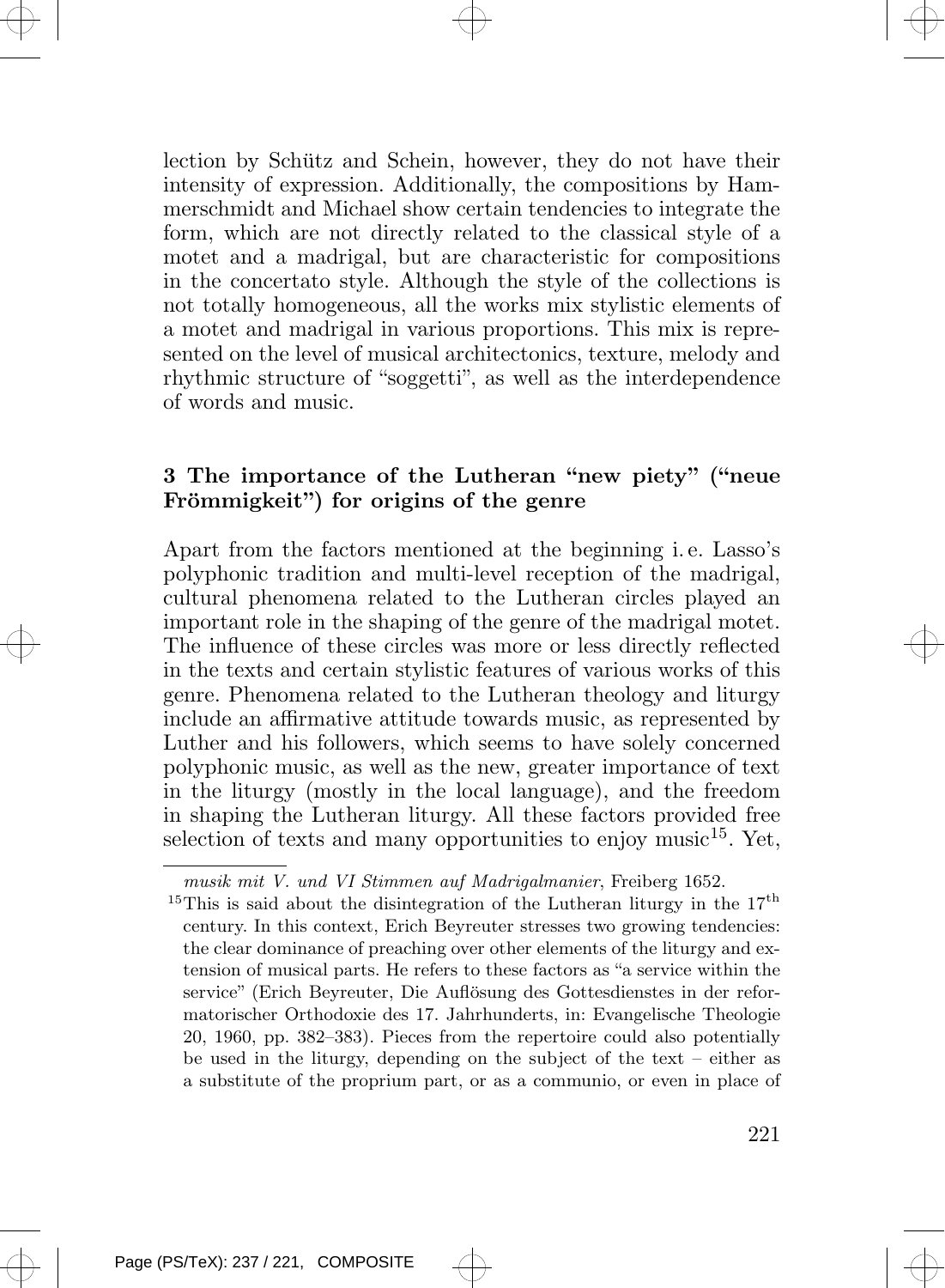in the "fashion for madrigals" which lasted longer than in other countries, another important factor can be found. Furthermore, there had been no reservations on the part of the Lutheran clergy to the presence of the madrigal style in church. Another phenomenon which had an impact on the shape of the subject genre can be found in the social crisis generated by the Thirty Years' War (1618–1648), which on the one hand facilitated the development of mysticism, discussed further, and on the other hand, led many composers to give up a music style which required many performers and to replace it with a chamber and vocal style.

The mystical tendencies and religious individualism strongly present in the Lutheran spirituality of the first half of the 17th century, had an impact on the character of the lyrics of madrigal motets and the highly emotional manner of their musical elaboration. The desire to abandon the world of material possessions and to go into the spiritual world resulted from the increasing frustration caused by the political, social and economic situation, which historians of the second half of the  $20<sup>th</sup>$  century referred to as the "crisis of the  $17<sup>th</sup>$  century". The wars in various parts of Europe engendered robberies, inflation, hunger and plagues, as well as a depressive feeling of an uncertain future and chaos of the world. Another aspect of the crisis is to be found in the undermined authority of state and church, who both engaged in pseudo-religious wars<sup>16</sup>.

<sup>&</sup>quot;cantata", i. e. after the Gospel or after the preaching. Moreover, many of them were probably composed as pieces for special occasions, designated for weddings (few), pompous funerals, or for civic celebrations. However, Cantiones sacrae, as it was convincingly presented by Heide Volckmar-Waschk, probably constituted a type of "geistliche Tafelmusik" (see Heide Volckmar Waschk, Die 'Cantiones sacrae' von Heinrich Schütz. Entstehung, Texte, Analysen, Kassel 2001, pp. 10–11). Probably some of the pieces from Israelsbrünnlein by Schein and Musikalischer Seelenlust by Michael were composed in relation to propitiatory services whose purpose was to plead for peace, which from 1619 were ordered to be held in Saxony by the elector Johann Georg I.

 $^{16}{\rm Leszek}$ Kołakowski, Świadomość religijna i więź kościelna [Religious Consciousness and Church Relationships], Warszawa 1965, pp. 33–36. See also: Hertmut Lehmann, Das Zeitalter des Absolutismus: Gottesgnadentum und Kriegsnot, Stuttgart 1980, pp. 109f.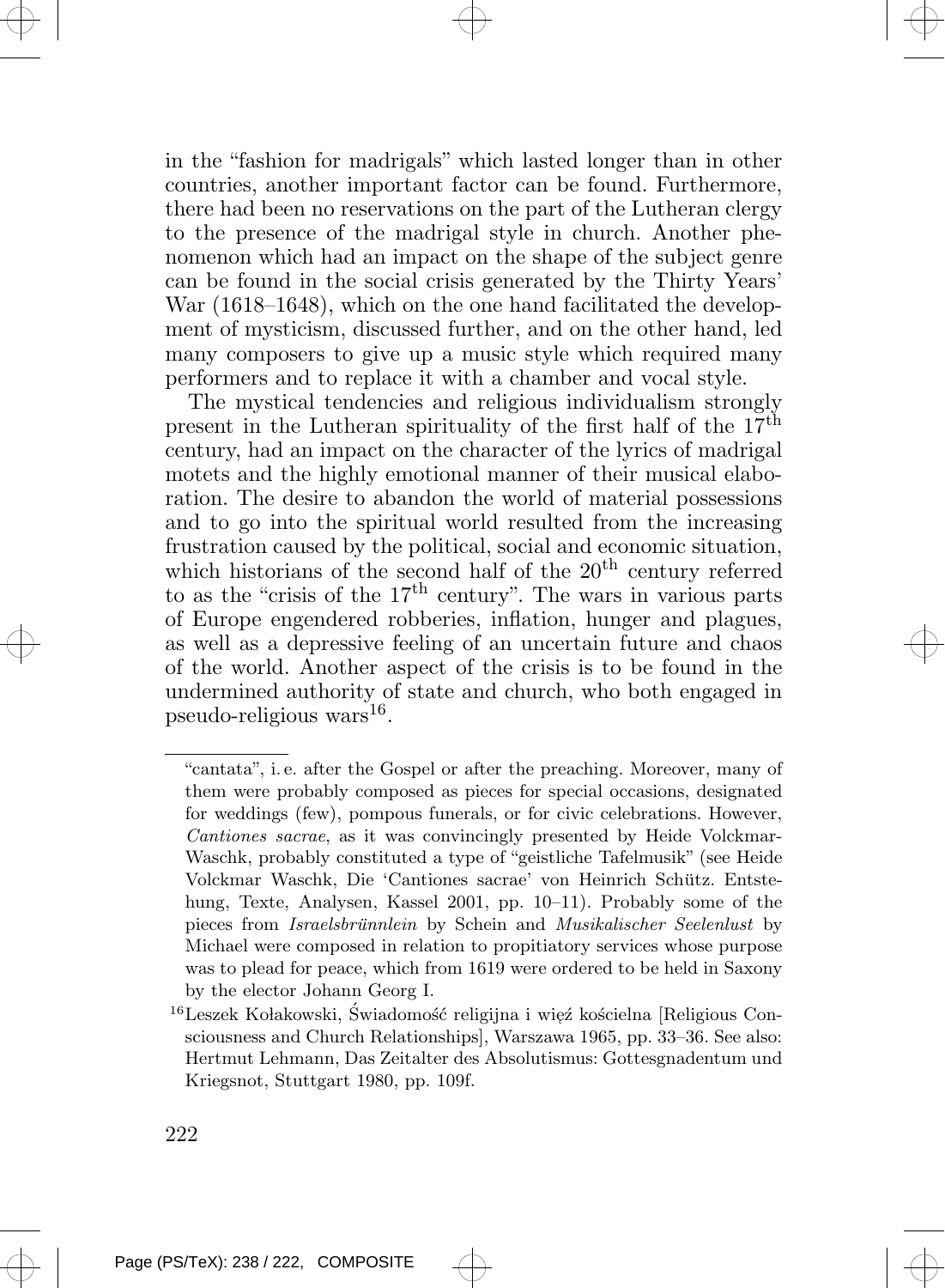If we focus on the development of mystical spirituality within the Lutheran church, we find that certain signs of the crisis of the authorities, such as reaction against the rational and scholastic viewpoint of its most influential theologians, had yet occurred in the middle of the  $16<sup>th</sup>$  century. Deprived of its former spiritual traditions, religion, whose main expression was supposed to be focused on the notion of Holy Scripture and the sermons delivered by preachers, did not fully satisfy the needs of numerous worshippers. Soon demands to implement "the second reformation" were heard, a reformation which would not affect the institutions, but the hearts of all Christians, and which would cause their conscious conversion and rebirth in Christ<sup>17</sup>. Winfried Zeller referred to the same phenomenon as "the crisis of the third post-reformation generation"<sup>18</sup> . Its representatives were no more familiar with the profound religious experience related to the discovery of the new, reformation theology; neither did they have to face the problem of being in favour and defending their rights. When the new teaching had been established, the problem arose, how the truth announced at church could be subjectively internalised as one's own<sup>19</sup>. Two possibilities of overcoming this crisis were noticed. The first concerned personal involvement in protecting the legalism of the teachings preached from the pulpit i. e. the orthodoxy, an approach chosen mainly by educated theologians. The other, which was available for all worshipers, made use of more extensive prayer life and the establishment of a personal relationship with  $God^{20}$ . This situation led to divergence in theology and practical piety. Moreover, there were numerous con-

<sup>17</sup>Leonhard Richter, Mystik, in: Die Religion in Geschichte und Gegenwart, Tübingen 1960, p. 1255.

<sup>18</sup>Winfried Zeller, Der Protestantismus des 17. Jahrhunderts, Bremen 1962, p. XVII. See also Johannes Wallmann, Johann Arndt und die protestantische Frömmigkeit. Zur Rezeption der mittelalterlichen Mystik im Luthertum, in: Dieter Breuer (Hg.), Frömmigkeit in der frühen Neuzeit (= Chloe 3), Amsterdam 1984, pp. 50–74, cf. p. 62.

<sup>19</sup>Zeller, Protestantismus (see footnote 18), p. XVII.

<sup>20</sup>Ibid., pp. XVII-XXI. See also Dieter Breuer, Absolutistische Staatsreform und neue Frömmigkeitsreformen. Vorüberlegungen zu einer Frömmigkeitsgeschichte der Frühen Neuzeit, in: ders. (Hg.), Frömmigkeit in der frühen Neuzeit (= Chloe 3), Amsterdam 1984, pp. 5-25, cf. p. 7.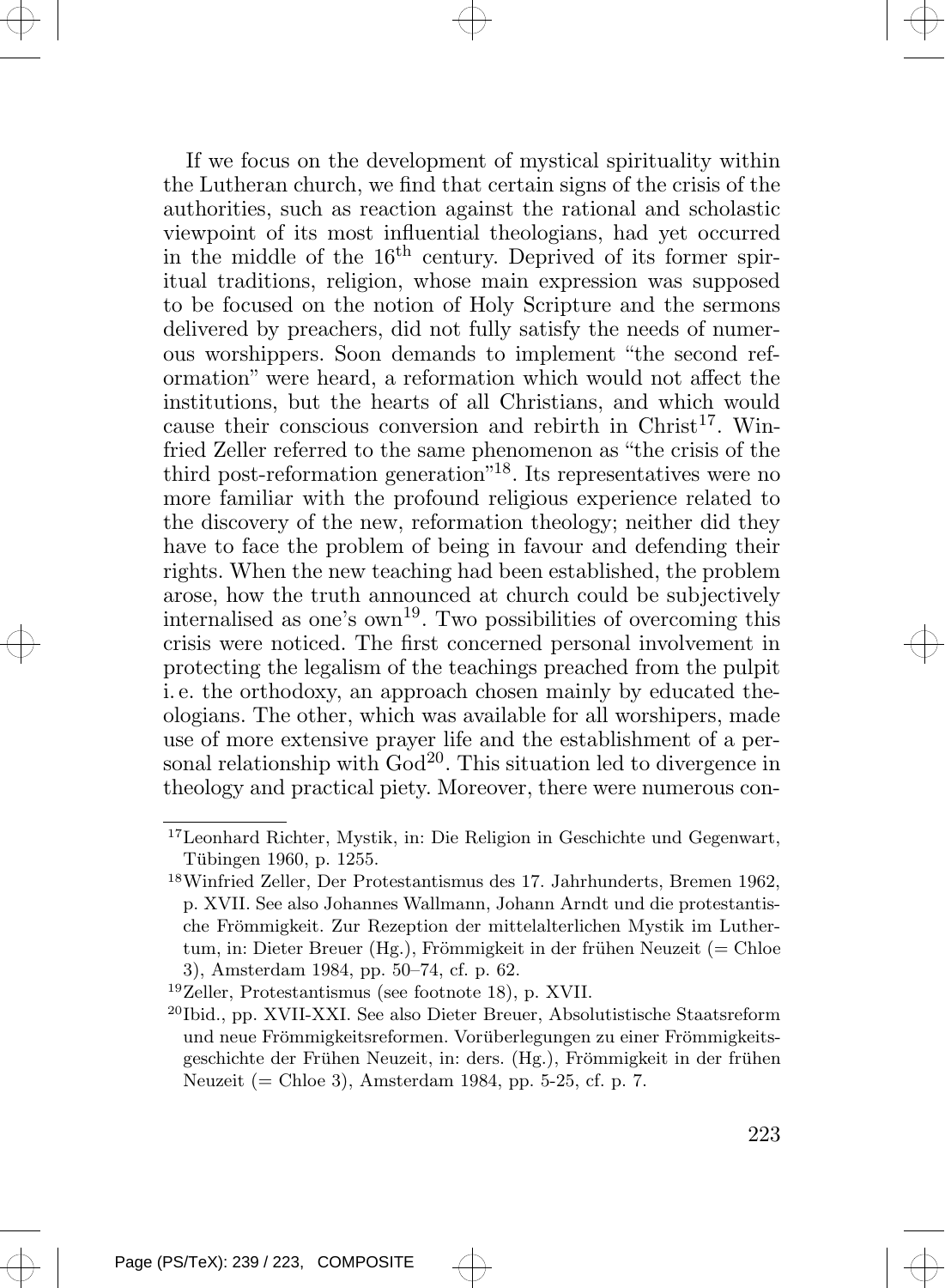tradictions between these approaches, since Lutheran new piety, which referred to the Christian mysticism of all times, included contemporary mysticism, and, consequently, permanently went beyond the doctrinal formulae established by the Lutheran or- $\text{thodoxy}^{21}$ .

As early as in 1539 the first prayer books, including pre-Reformation texts of mystical character, were published<sup>22</sup>. As a result, following generations of Lutherans were exposed to the spread of the Medieval tradition of the mysticism of the cross (personal meditations on the Saviour's suffering), eschatological mysticism (contemplation of the greatness of life in the Kingdom of God) and the so called mysticism of Christ or of the betrothed, for which illustrative associations were provided by the book of "Song of Songs". One of the most popular prayer books was "Precationes ex veteribus orthodoxis authoribus . . . " by Andreas Musculus, who presented a collection of prayers and meditations attributed to Saint Augustine<sup>23</sup>, was published for the first time in 1553. This collection became the main source of texts used in *Cantiones sacrae* by Heinrich Schütz.

The main aim of new piety was to oppose formalized official rituals, as well as to promote the need to develop an internal life whereas undermined authorities raised the value of individuals

<sup>21</sup>The principal contradiction between the doctrine of the Lutheran church and mysticism in general concerned the manner in which God could manifest himself to man. According to Luther, God manifests himself only via God's Word included in the Holy Scripture ("Sola scriptura"), while a mystic experience is a direct and personal revelation which takes place through the Holy Spirit (cf. Richter, Mystik (see footnote 17), p. 1253).

<sup>&</sup>lt;sup>22</sup>The first was "Deutsch Passional unsers Herren" ... published by Caspar Schweckenfeld (Nuremberg) 1539 (see Paul Althaus, Zur Charakteristik der evangelischen Gebetsliteratur im Reformationsjahrhundert, Leipzig 1914). Among the authors who appeared most frequently were Saint Augustine and Saint Bernard of Clairvaux, however, some of the prayers signed with their names are in fact pseudo-Augustine or pseudo-Bernard. Examples of "younger" authors are Thomas a` Kempis and Erasmus from Rotterdam (cf. ibid., pp. 57–64).

<sup>&</sup>lt;sup>23</sup>Their authors were in fact Anselm of Canterbury, Hugo of Saint Victor and Bernard of Clairvaux (see Schütz, *Cantiones sacrae* [see footnote 11], p. VIII).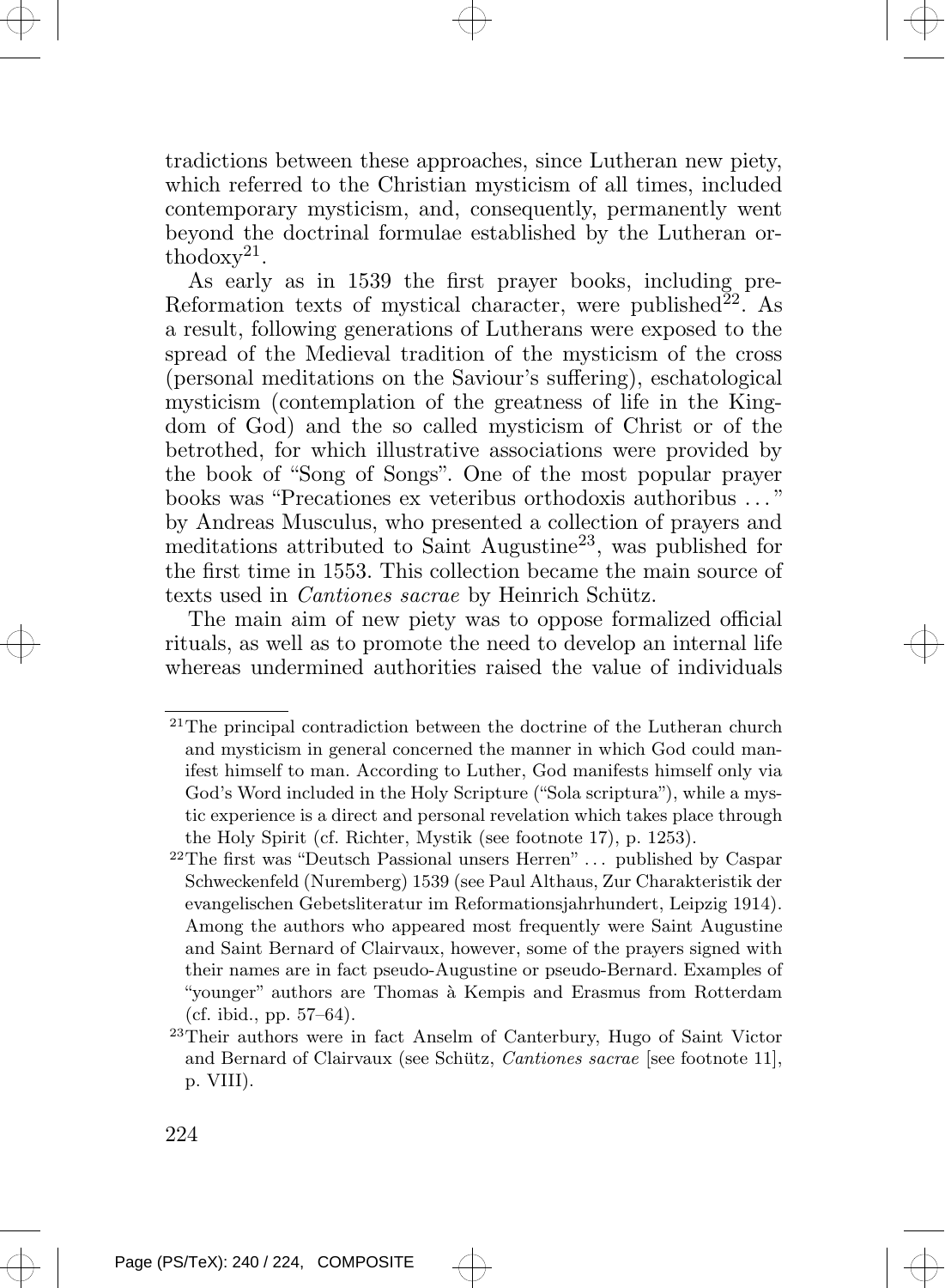and their individual consciousness. Nevertheless, it was accompanied by a strong, personalized sense of an individual's "self", which was a characteristic feature of the spirituality of the times and present in the literature of the 17<sup>th</sup> century. The devotional literature, rich in mystical elements and related to the Lutheran trends of the new piety, was widely popularised because it had been published in numerous printed editions<sup>24</sup>. It should be assumed that the composers employed as kapellmeisters or cantors, and usually in possession of university education and belonging to intellectual elites, had a good knowledge of the contemporary devotional and prayer literature<sup>25</sup>. Evidence that they themselves, as well as the recipients of their music were affected by the influence of the new piety can be found in the selection of texts which were included in the collections of madrigal motets. This does not only refer to the non-Biblical prayer texts (41 %), but also to Biblical texts of a specified character. The lyrics of madrigal motets show a strongly personalised approach. Consequently, the personal relationship between the spirit and God promoted by all mystical movements is reflected in almost half of texts  $(44 \%)$  with their narration in the first person singular, 28  $\%$ of the texts possess the character of personal prayer or personal meditations. Furthermore, it is necessary to mention texts related to the Passion motif and the relationship between the spirit and Jesus, referring to the mysticism of the cross and the mysticism of the betrothed. Another quite frequent topic can be found in the mysticism of eschatology and of the betrothed which concerns the vanity of the earthly life as opposed to the glory of eternal

<sup>24</sup>Similarly popular were writings of catholic authors, mostly Jesuits, who also willingly referred to the tradition of the Fathers of the Church, frequently by translating them into German or by paraphrasing their meditations. As shown by Paul Althaus, the Lutheran writers on many occasions got inspiration from contemporary publications of Lutheran authors. (Althaus, Zur Charakteristik (see footnote 22), passim).

 $^{25}$ This assumption referring to Schütz has been made by Walter Blankenburg (Zur Bedeutung der Andachtstexte im Werk von Heinrich Schutz, ¨ in: Schütz-Jahrbuch VI, 1984, pp.  $62-72$ , cf. p.  $67$ ). The way in which the composer probably became familiar with Precationes by Musculus, is presented by Heide Volckmar-Waschk (Die 'Cantiones sacrae' [see footnote 15], pp. 20–24).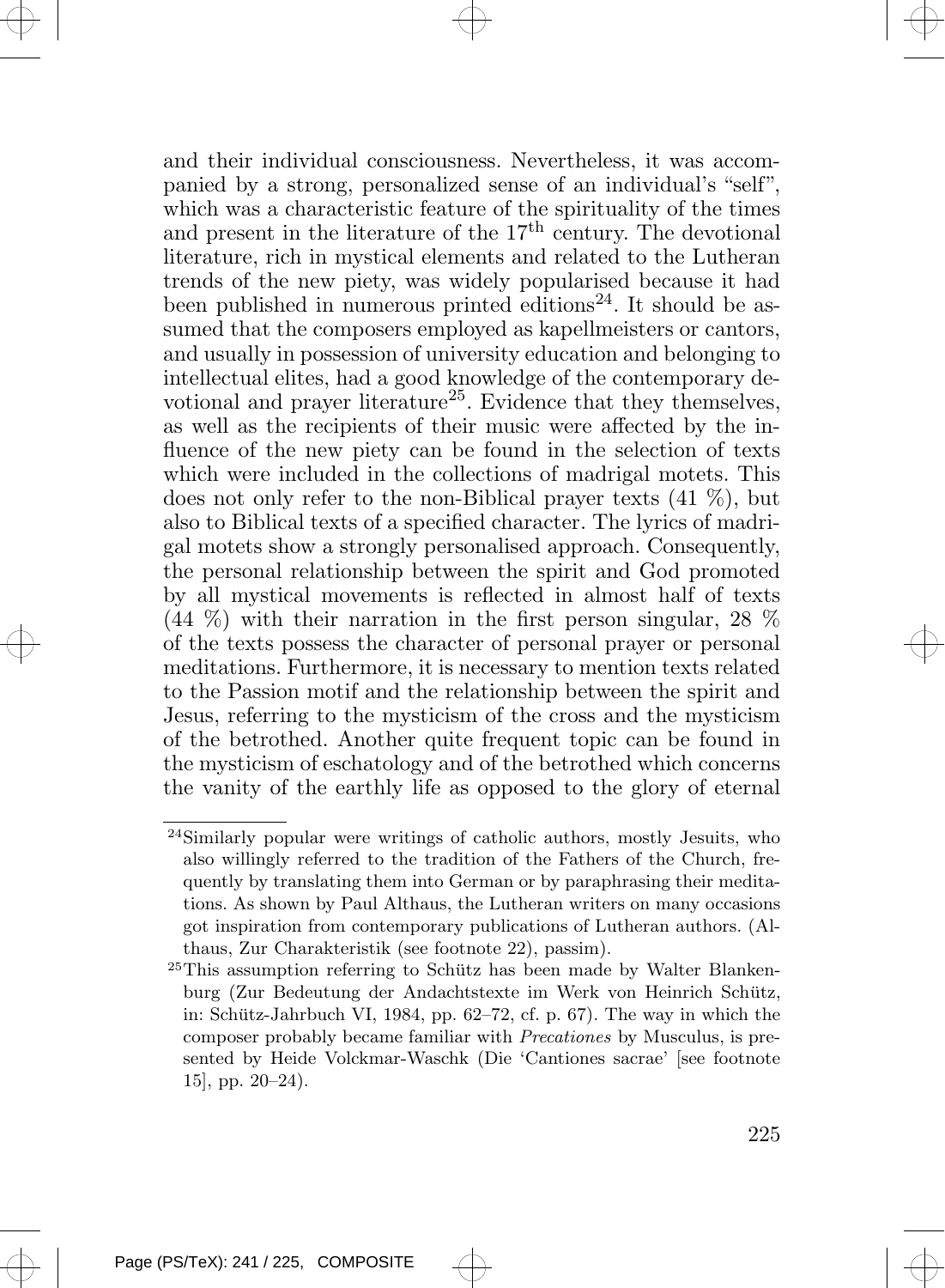life or to the spiritual life with Jesus. These motifs, extremely crucial in the repertoire in question, are directly related to the new piety with the mystical elements described above. In general, texts referring more or less directly to the mystical experience itself constitute 25 % of all analysed texts.

The titles of two collections, by Michael and by Hammerschmidt, include references to literature from the circles of the new piety. Musikalische Seelenlust is particularly symptomatic. "Seele", the spirit, is one of the central ideas present in the prepietistic religious literature, both in prose and poetry or sung<sup>26</sup> . "Seelenlust", spiritual bliss, refers directly to the level of a mystical Eros. The phrase itself: "Seelenlust" occurs in the titles of poetry collections, such as Heilige Seelen-Lust by Angelus Silesius, Sabatthianische Seelenlust by Johann Rist. Song books, including new songs were entitled Geistliche Seelen-Musik (Heinrich Müller), or Seelenmusik (Johann Staden)<sup>27</sup>. The title *Musikali*sche Andachten (musical mediations) also indicates the relationship with the new, personally oriented piety, since meditations can be done only by one person, and not a community. The word "Andacht", next to such descriptions of prayer as "Meditation",

<sup>26</sup>Also in Baroque church songs, the words "Seele" and "Herz" are present much more often than in Luther's songs. It is a result of a certain "turn inwards" which, under the influence of the new piety, occur in the song of the Baroque times. While in the times of the Reformation, the subject of meditations in the songs was first of all the redemptive action of God, in the times of the Baroque reflection dominates over one's own self, one's own faith and condition. Both "mein Herz", and "meine Seele" function primarily as synonyms of "ich". Waltraud Ingeborg Sauer-Geppert underlines that, contrary to modern language where the meaning of the notion of "soul" considerably narrowed, in the songs following this Biblical and Medieval tradition the "soul" and the "heart" frequently refer to the whole man. However, in some songs, where "Herz" and "Seele" are present jointly, one can notice a differentiation into the sphere belonging to God and the designation to be united with him in eternity, which is represented in the soul, whereas the heart shows various desires and is burdened with human weaknesses. In the songs the "heart" is much more frequently present than the "soul" (Waltraud Ingeborg Sauer-Geppert, Sprache und Frömmigkeit, Kassel 1984, pp. 70-72, 135, 139).

 $27$ See Martin Geck, Die Vokalmusik Dietrich Buxtehudes und der frühe Pietismus, Kassel 1965, p. 95.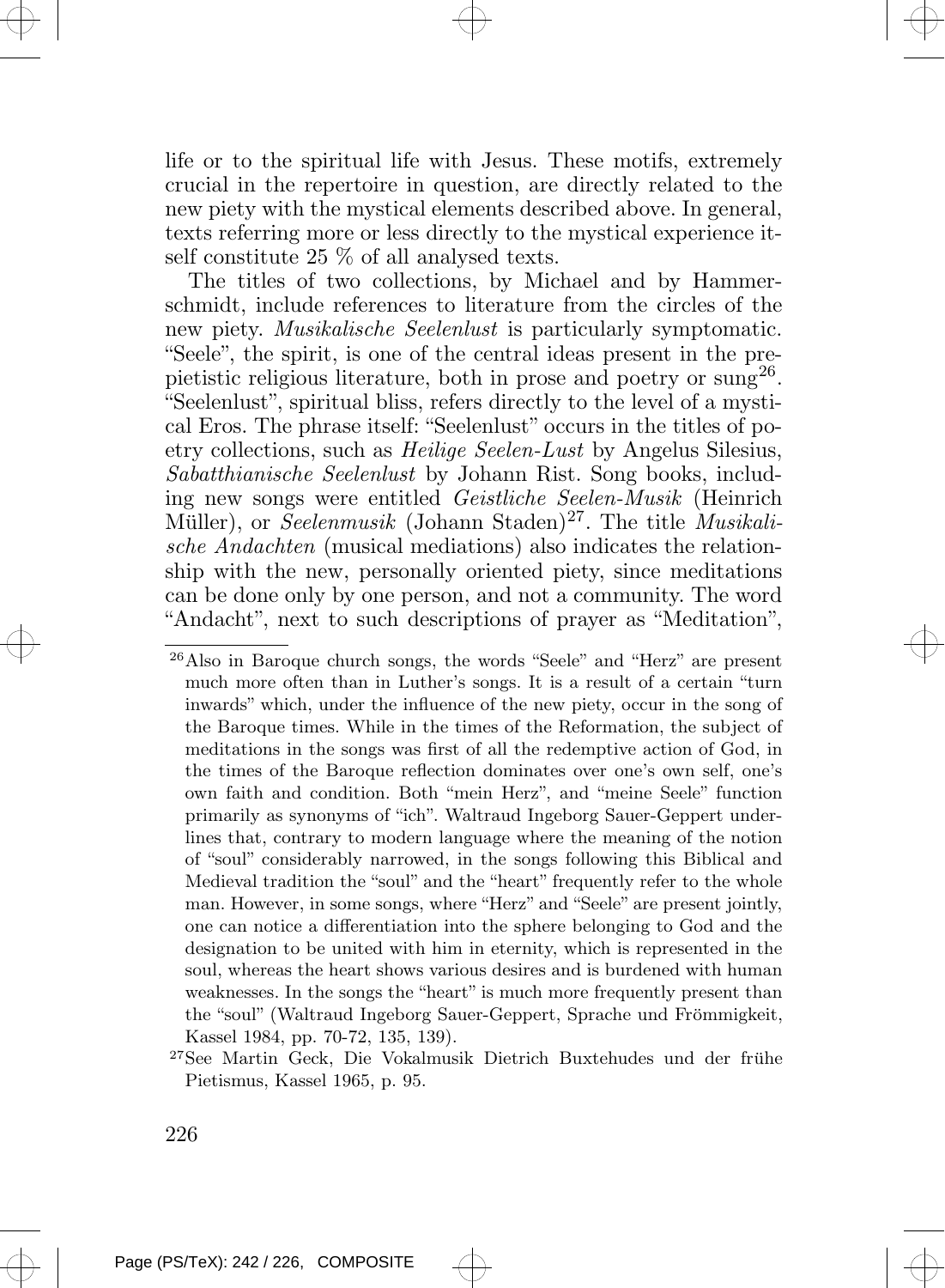"Anbetung", "Erinnerung", was found in Lutheran prayer books as late as the middle of the 16th century, together with the pre-Reformation influences, referred to above<sup>28</sup>. Formerly, a prayer had been referred to by the word "Gebet", which meant community prayer. The praying subject of community prayer was "wir" $^{29}$ .

The influence of the ideas related to the new spirituality of the Lutheran Church referred to above was not only limited to a selection of texts or titles. Already Friedrich Blume believed that mysticism and orthodoxy (two poles of the spirituality of the times) constitute the key terms to understand the German music of the  $17<sup>th</sup>$  century<sup>30</sup>. As Orthodoxy stressed the pivotal role of the Bible, the majority of texts in madrigal motets are Biblical texts. This fact also led to such detailed musical illustration of individual words, and sometimes even to their musical exegesis. Since the theme in the musicalised fragments of the Bible is usually a person/soul conscious of its individual nature, feelings and emotions, the musical language of a madrigal motet uses a whole reservoir of affective means of that time, sometimes gaining the temperature of highly emotional and personal utterances. Moreover, the texture of pieces by Schütz, Schein and Michael, in reference to detailed musical construction, demanded profound precision of performance. Consequently, it suggests chamber size which stresses the climate of prayerful intimacy.

### 4 Musical style of madrigal motets

To focus on the characteristic features of the style of madrigal motets it would be necessary to point out a few elements, namely:  $(1)$  co-presence – simultaneous and successive – of linear and vertical thinking on the level of texture, (2) melodious and rhythmical shape and size of "soggetti", and (3) the meaning of lyrics in shaping the musical layer of pieces. The third element of the style



<sup>28</sup>Althaus, Zur Charakteristik (see footnote 22), p. 47.

<sup>29</sup>Ibid., p. 46.

<sup>30</sup>Friedrich Blume, Die evangelische Kirchenmusik, Potsdam 1931, pp. 102– 103.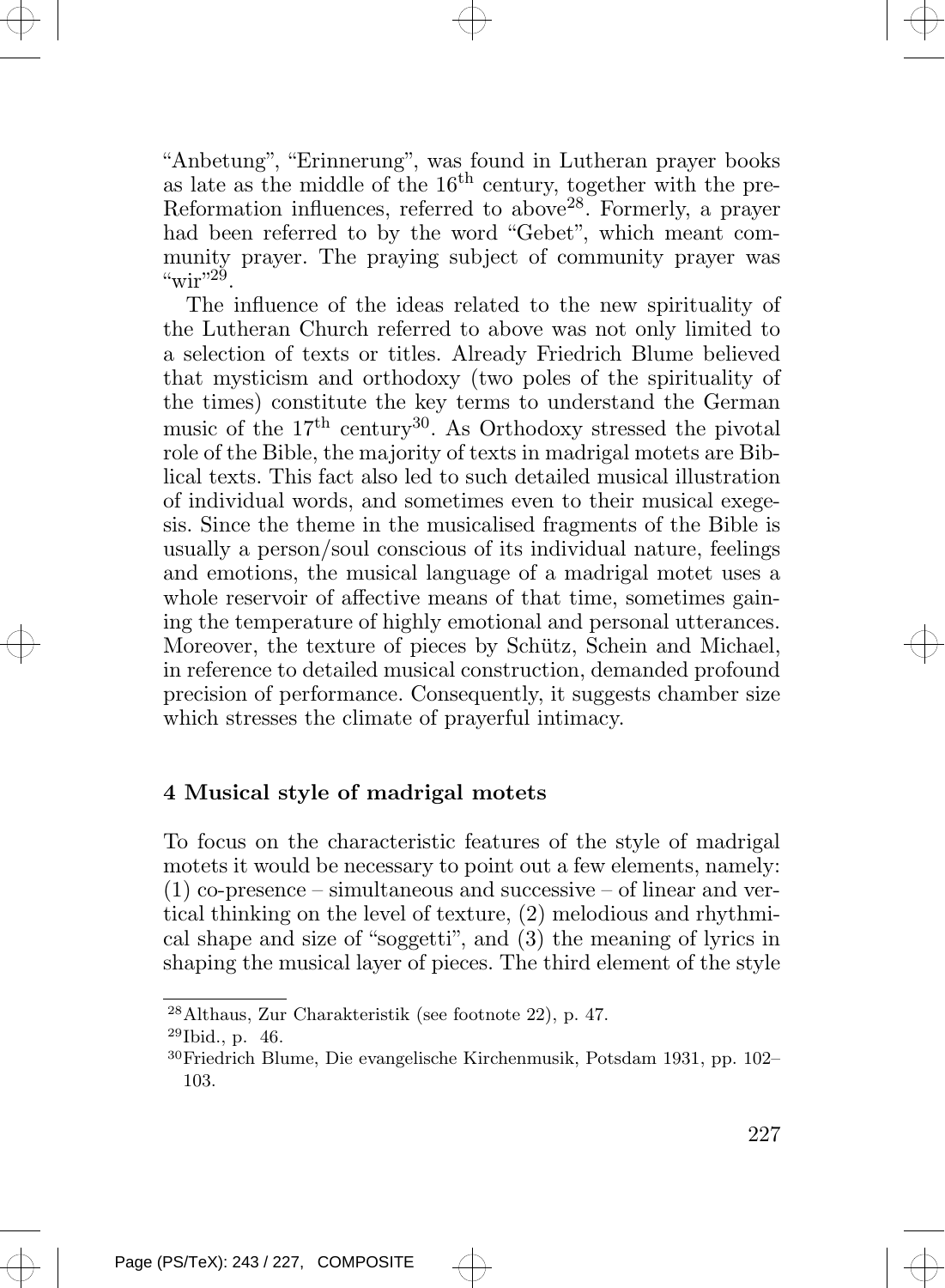is represented in three layers: (a) textual disposition as a basis for the architectonics of madrigal motets, (b) musical representation of prosody and (c) selection of means of illustration.

### 4.1 Texture

All subject pieces show a strong diversity of applied types of texture used in them, such as precise syntactical imitation to homorhythmical recitation, and various types of structures linking linear and vertical conceptualisation. This "mixed texture" seems to be a particularly interesting phenomenon. Examples can also be found in the late Renaissance madrigal and polychoral pieces, however, it seems to be particularly characteristic for this genre. An example of such conceptualisation of texture is to be found in the preferred technique used by Schein, namely the one of simultaneous motif contrast<sup>31</sup>. In the majority of eight identified examples of this type, such construction is an opposition of two groups of voices, of which one part is retained in syncopated counterpoint and has an extended rhythmical value, while the other is based on imitating motifs composed of smaller rhythmical values. A closer look at examples as the one quoted below, allows the conclusion that, despite a great independence of voices, in fact they realise a harmonic scheme presumed in advance.

A connection of linear and vertical thinking is also visible in certain types of imitations and dialogue related to it, as presented by Schein. Imitation is used by the composer very willingly, however it is not always a precise imitation. Additionally, a parallel directing of voices participating in the imitation  $3^2$ , as well as pairs

<sup>&</sup>lt;sup>31</sup>Present in the following motets: O Herr, ich bin dein Knecht (b. 26–28), Die mit Tränen säen (b. 45–50), Ich lasse dich nicht (b. 13–16 and 28– 33), Lieblich und schöne sein ist nichts (b. 43–49), Herr, lass meine Klage  $(b. 35-45)$ , Was betrübst du, meine Seele  $(b. 4-9)$ , O, Herr Jesu Christe (b. 29–34).

<sup>&</sup>lt;sup>32</sup>This concept had already been used by Josquin, mainly in secular pieces, later on it has been used by Lasso and Monteverdi (for the first time on a larger scale in Book III).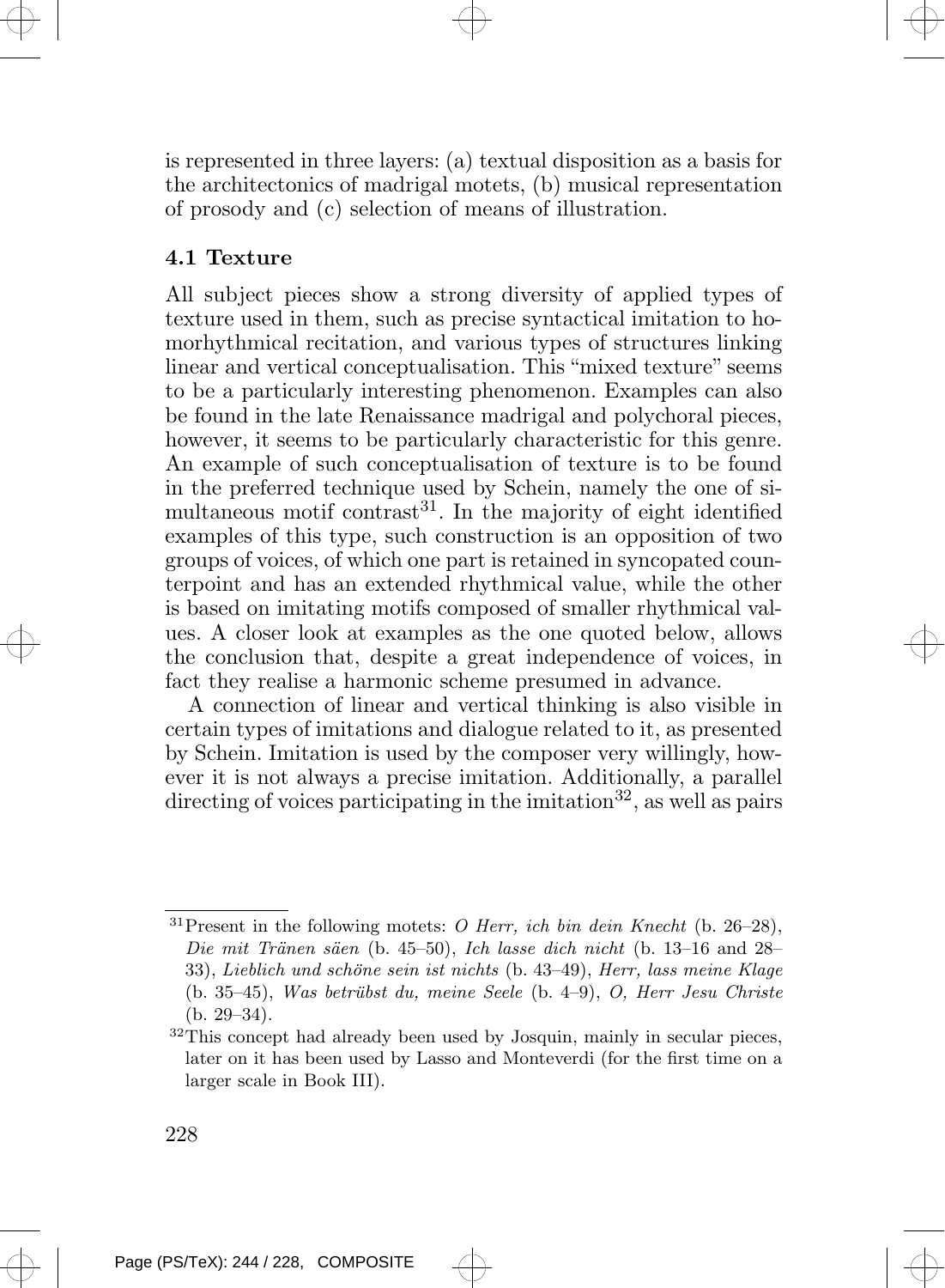of voices imitating each other<sup>33</sup> and pseudo-imitations within one accord <sup>34</sup> can frequently be found.

Schütz, on the other hand, uses specific types of imitation which to the author of *Israelsbrünnlein* seem rather strange. The first one is a regular imitation of the theme, however, there is no continuation of directing of voices within a counterpoint, an effect which may be described as a kind of a "lacework" polyphonic tissue35; the other is the frequently used imitation of a short "soggetto", whose first part consists of short values, and the sec- $\log$  – of long ones<sup>36</sup>. Such motif can easily be "harmonised" by other voices. A similar situation is to be found when a relatively long sound appears in the theme<sup>37</sup>.

Another interesting type of imitation linking the linear and the vertical thinking is presented in the imitation of "soggetti". In overlapping, they give a manifestation of parallel thirds or they can be reduced to it after a rejection of transition sounds. The

- $35$  Verba mea auribus percipe (b. 20–23), Sicut Moses serpentem (b. 35–36), Reduc, domine (b. 12–14), Discedite a me (b. 1–3, 8–13, 21–22). Similar examples in motets by Hammerschmidt O komm lieber Herr Jesu (b. 35–36 and 39–45), Wie lieblich sind deine Wohnungen (b. 35–36).
- $36$ Aspice, pater (b. 31–42), Superminet omnem scientiam (b. 16–19), Quid commisisti (b. 1–3, 34–35), Ego sum tui plaga doloris (b. 5–6), Calicem salutaris (b. 14–18), Quoniam ad te clamabo (b. 7–8), Dulcissime et benignissime Christe (b. 39). Michael uses a similar technique in the motet Ach, wie elend ist unser Zeit (b. 84–95) and Hammerschmidt in O Herr Jesu Christe (b. 13–15, 29–31), O Gott, du Gott Israel (V) (b. 1–3, 6).
- $37$ Quid commisisti (b. 22–23). Similarly in *Vulnerasti cor meum* (b. 1–3), *Heu* mihi, Domine (b. 24–28), Dulcissime et benignissime Christe (b. 25) and by Schein in the motet Unser Leben währet siebnzig Jahr (b. 17 and 20–22,  $25-26$ ) or by Hammerschmidt in Ach, wie lieblich sind deine Wohnungen (b. 28–32 and 35–41).

 $33$ For example, see motets Die mit Tränen säen (b. 25), Ich lasse dich nicht (b. 8 and 11–12), *Zion spricht* (b. 53–57), *Ich bin jung gewesen* (b. 32–39), Der Herr denket an uns (b. 37–39), Lieblich und schöne sein ist nichts (b. 24–28, 32, 34, 36)

 $34$ In motets: Wende dich, Herr (b. 41–42), Zion spricht (b. 20–21), Unser Leben währet siebnzig Jahr (b. 46), Da Jacob vollendet hatte (b. 15–20) and Herr, lass meine Klage (b. 28–29). This phenomenon and the first two examples were noticed by Hammerstein, Monteverdi-Rezeption (see footnote 4), p. 188–189).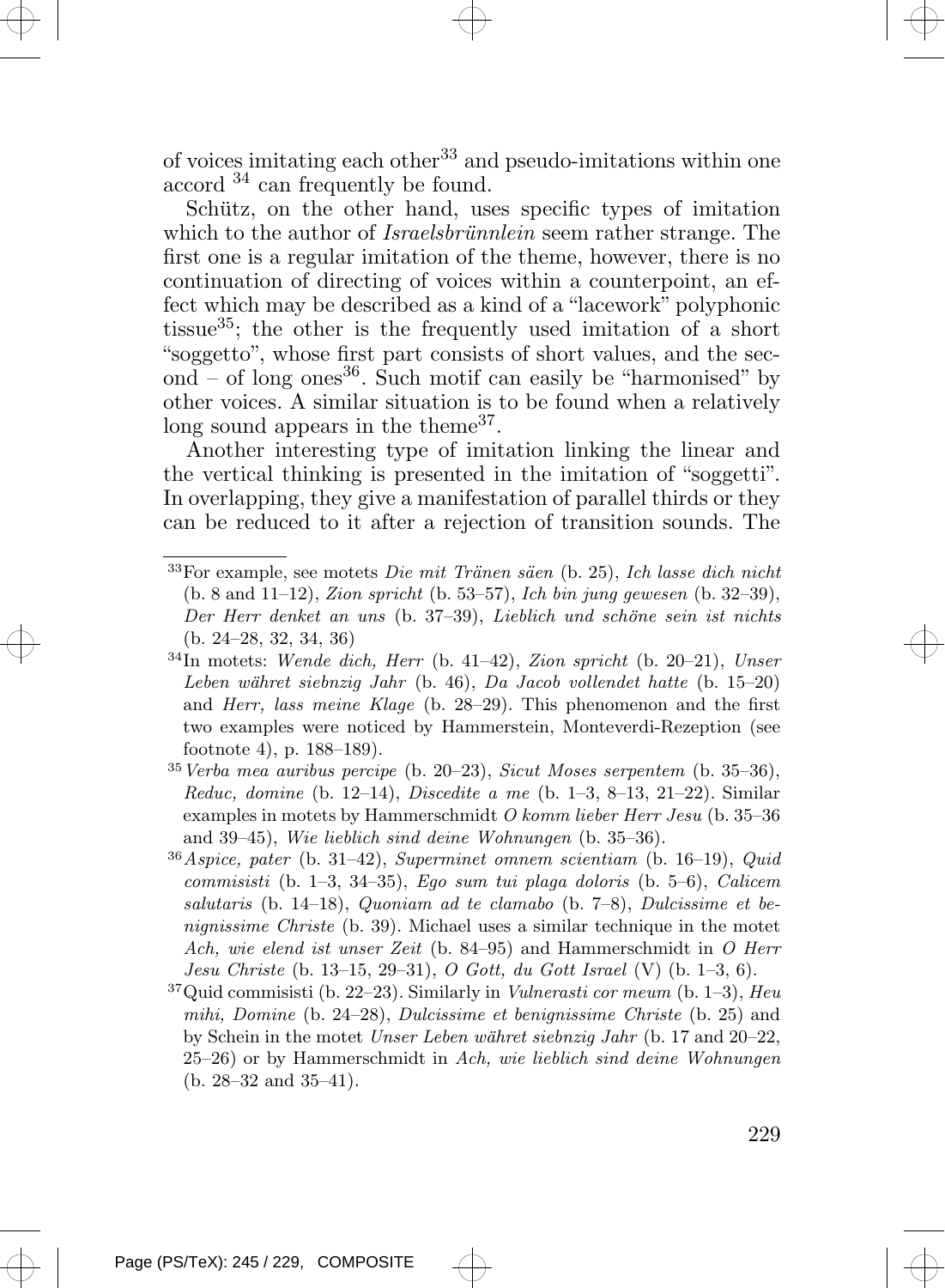secret of achieving such an effect is a construction of a theme or a part of it from progressively repeated motifs and suitable overlapping of voices<sup>38</sup>. The last two types of imitation practically originate from the resources of the concerarto technique.

The presented collections differ from each other with respect to the proportion between the types of textures referred to above, and also with respect to the manner of their connections. Pieces by Schütz mostly seem to be rooted in the tradition of "motet", polyphony, although they contain various types of "mixed" textures, including pseudo-monodic features. A characteristic feature of Schein's motets can be found in a strong contrast of texture, namely a confrontation of precise imitation with homorhythmic features. "Mixed" texture dominates the authorial style of later published collections.

#### 4.2 "Soggetti"

In accordance to texture, the shape of "soggetti" also shows influences of both genres: themes in a madrigal motet are usually much shorter than in a motet, though slightly longer than in a madrigal. Their size varies from 1 to 10"semibreves". The average length of the theme is 4 "semibreves"<sup>39</sup>. If we assume the crite-



 $38Cf.$  Quid commisisti (b. 24–28), Quo, nate dei (b. 5–6), Quoniam ad te clamabo (b. 24–28), Ego dormio (b. 10–12), Sicut Moses serpentem (b. 2– 5), Cantate Domino canticum novum (b. 4–6, 10–12), Quoniam non est in morte (b. 27, 30–31). Individual examples are also to be found in Schein's motets Die mit Tränen säen (b. 13–14), Unser Leben währet siebnzig Jahr (b. 43 and 47) and in Michael's Ach, wie elend ist unser Zeit (b. 53– 59). This manner of shaping the subject was particularly preferred by Hammerschmidt: cf. motets O süßer, o freundlicher (b. 9–12, 21–25), Mein  $Erlöser$  (b. 11–16, 23–39), O Herr Jesu Christe (b. 50–51), Gelobt sei Gott (b. 21–22), O Gott, du Gott Israel (b. 13–17 and 21–22).

<sup>39</sup>According to Pietro Pontio the madrigal "soggetto" should be presented within two, three bars "alla semibreve", since longer subjects are rather common in motets or masses ("Le inventione del Madrigale debbono esser brevi, non più di due tempi di semibrevi, over di tre  $(\dots)$ . Le cagione è, che s'altramente fossero, non sarebbono proprie del Madrigale; ma più presto da Motetto, over da Messa, ò d'altra cosa che di Madrigale". Pietro Pontio, Ragionamento in musica, 1588, quotation following: Siegfried Schmalzriedt, Heinrich Schütz und andere zeitgenössische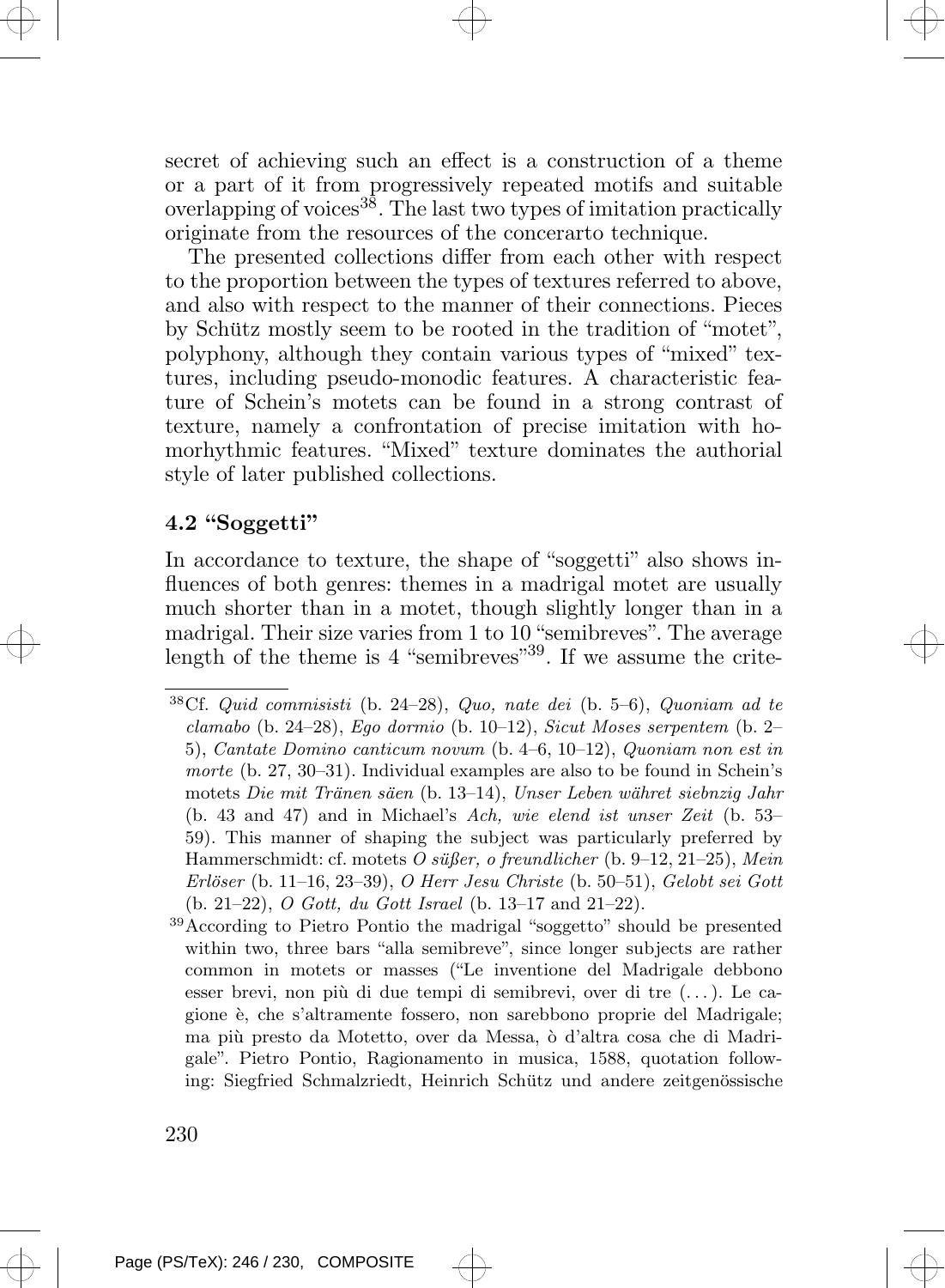rion to have the melo-rhythmical shape of the subject of madrigal motets, it is possible to postulate a certain typology. The main part in this repertoire belongs to types referred to as objective and affective; the smaller part, however, refers to topics of the recitative type and, occasionally, to dance types<sup>40</sup>.





c. Recitative: Michael, Was soll ich aus dir machen, Ephraim, b.1-2.



d. Dance-like: Schein, Die mit Tränen säen, t. 8-13.

Fig. 1 a. to d.: Types of themes

Objective topics, reminiscent of the ones characteristic for the Renaissance motet, show a considerable majority of seconds in respect to other intervals, diversification and equal proportions



Musiker in der Lehre Giovanni Gabrielis, Neuhausen and Stuttgart 1972, p. 73. The size of "soggetti" in the motets by Lasso take 5 to 15 "semibreves".

<sup>40</sup>The application of such terms is a reference to the work by Siegfried Schmalzriedt, who in Baroque music clearly distinguishes three types of musical recitation: objective-mensural, linguistically-affective, and dancelike. (Schmalzriedt, Heinrich Schütz [see footnote 39], p. 74).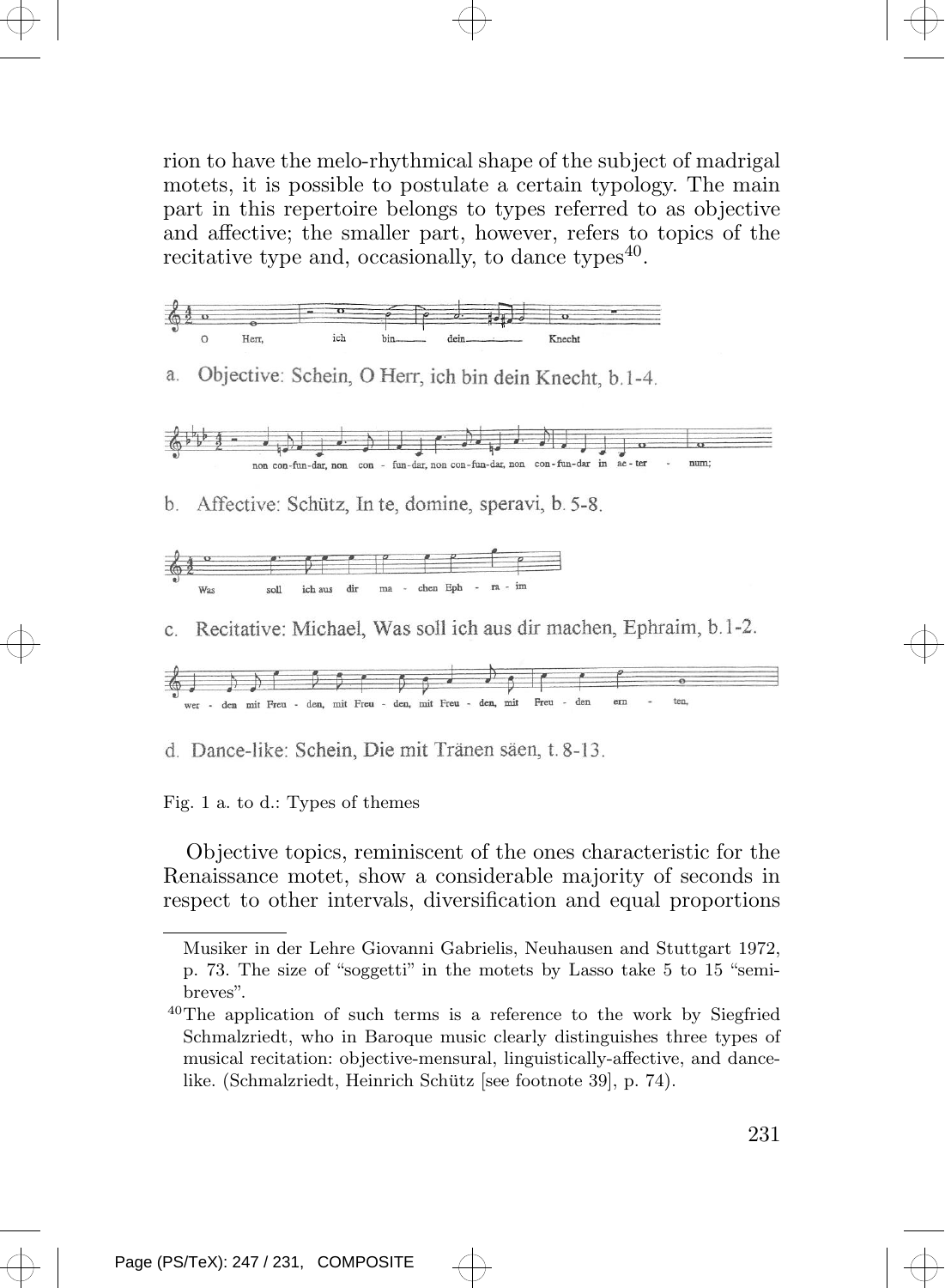

Fig. 2: Types of themes – dissemination

in the application of rhythmical values. On principle, the basic recitation value in an objective theme should be minims(compare: motet), but in the madrigal motet (and it is this feature that constitutes a breakthrough in the motet tradition), most frequently, the basic recitative value was semiminims, and sometimes also fusa (which would be unimaginable in a Renaissance motet). Affective subjects, on the other hand, follow the example of "soggetti" of the "seconda prattica" madrigal. The feature which distinguishes them at first glance is the lively tempo, the coexistence of contrasting rhythmical values and frequent application of dotted notes $41$ . Usually the rhythmical values of one

<sup>&</sup>lt;sup>41</sup>Rhythmical motive including the group of a dotted quarter note  $+$  quaver was probably considered to express in the most natural way the sequence of accented and unaccented syllables in affective speech.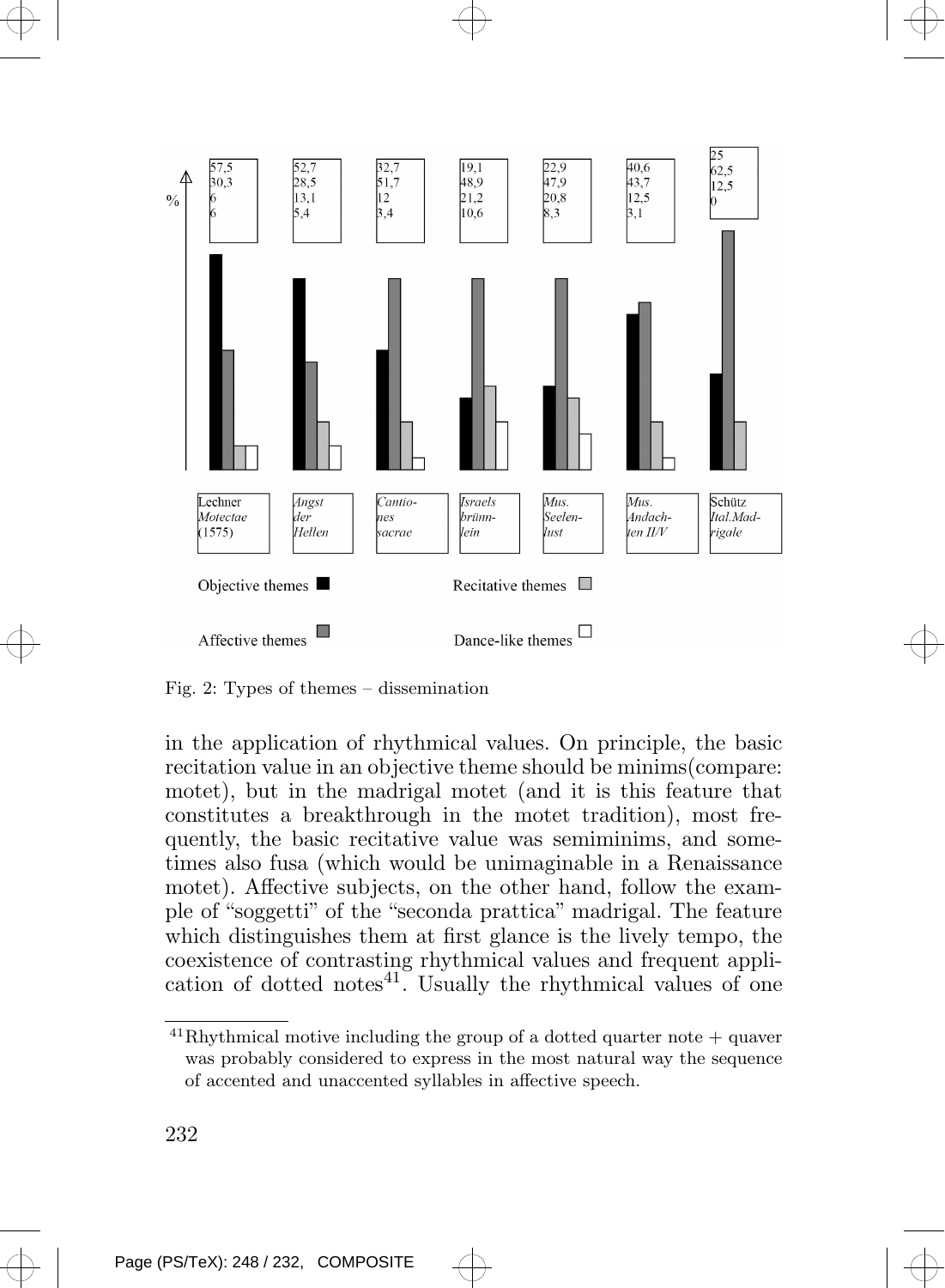type dominate, and frequently these dominating values are "semiminima" and "fusa", which usually carry syllables. With respect to the application of interval structure, the number of applications of seconds slightly decreases for the benefit of prima, third and quart, while the intervals are used more frequently and freely. A specific breakthrough in the madrigal tradition is a wider application of melisma in themes of affective madrigal motets, both in the structural (cadence), and rhetorical function<sup>42</sup> (see fig. 4).

## 4.3 Meaning of words

The feature which especially characterizes madrigal motets is their logogenic character. Without exaggeration, it can be said that all phenomena relating to architectonics are related to the text, namely with its structure and meaning. Firstly, in some pieces, this holds for the conspicuous attempts to integrate form, which is achieved via repeating certain fragments of text jointly and their musical themes, or by simultaneous conduction of themes.

Furthermore, the starting point for shaping a musical theme, mainly in its rhythmical layer, is constituted by the text's prosody. An appropriate projection of prosodic features of a text may be regarded as a standard in the subject repertoire, however a certain sensitivity to prosodic problems, or simply inspiration arising here, bears testimony to the composer's artistry. This artistry whose expression is visible first of all in the pieces by Schütz and Schein, is based, on the one hand on the utilization of several manners of musical differentiation of strong and weak syllables (also by means of changing intonation), without falling into rhythmical patterns. On the other hand, it is based on the musical representation of a sentence's prosody as a whole, with its internal pauses and logical accents. Apart from this in the themes of affective and recitative types it is possible to notice the dependence of the rhythmical layer, not only from the distribution of

<sup>42</sup>Melismata are present in 41 % of affective subjects. They were considered to be an attribute of the motet style, contrary to the madrigal melodic pattern showing tendencies of syllabism (Schmalzriedt, Heinrich Schütz [see footnote 39], p. 92)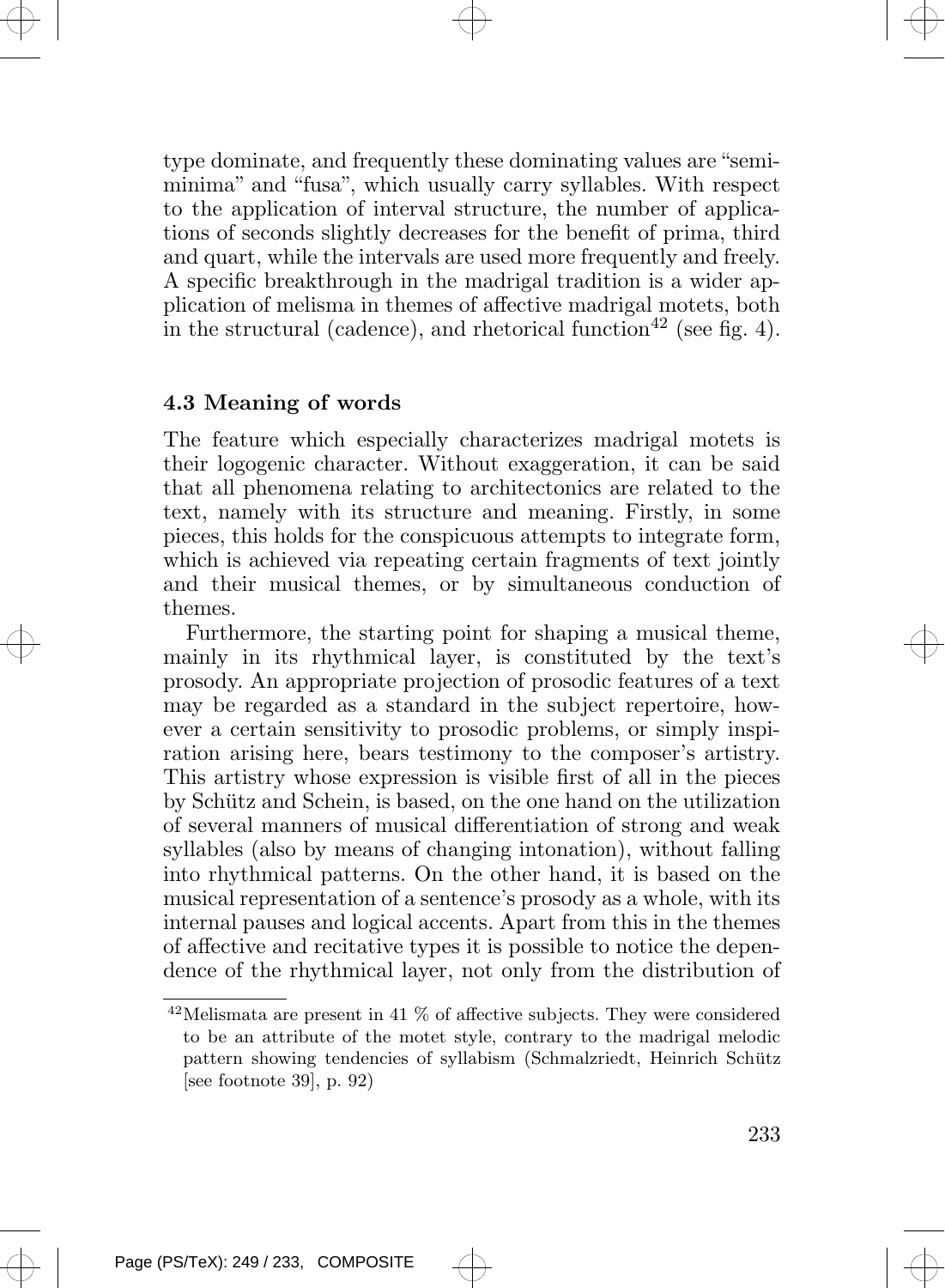accents of words and sentences, but also from certain emotional properties, which can be observed in "live" speech. The ways of reflecting affective speech in the madrigal motet were borrowed from the musical language of the "seconda prattica" madrigal. The difference between a theme which is only prosodically correct, and a theme where one cannot notice the inspiration in a word pronounced with affection, becomes clear by comparison of "soggetti" from Zion spricht by Schein with those from motet by Hammerschmidt, taken from the same Biblical text.



Fig. 3: Schein and Hammerschmidt: Zion spricht

Another important factor determining the selection of the specific means of a composer's technique was the postulation of a musical illustration of word meaning. The repertoire provides a great number of examples where musical illustration, obviously referring to the achievements of madrigalists, moves with its sophistication (Schütz) or grand scale (Schein). The texts selected by composers of madrigal motets provided many opportunities for its application: those based on the Bible showed dramatic scenes, colourful images and comparisons; sometimes they also referred to the human inner life and its condition. Texts not originating from the Bible were in the majority related to the mysticism of the Passion, of the betrothed, or of eschatology. Consequently, similarly to a madrigal, love and death, desire and nostalgia or fulfilment, suffering and despair or solace demanded an adequate musical representation.